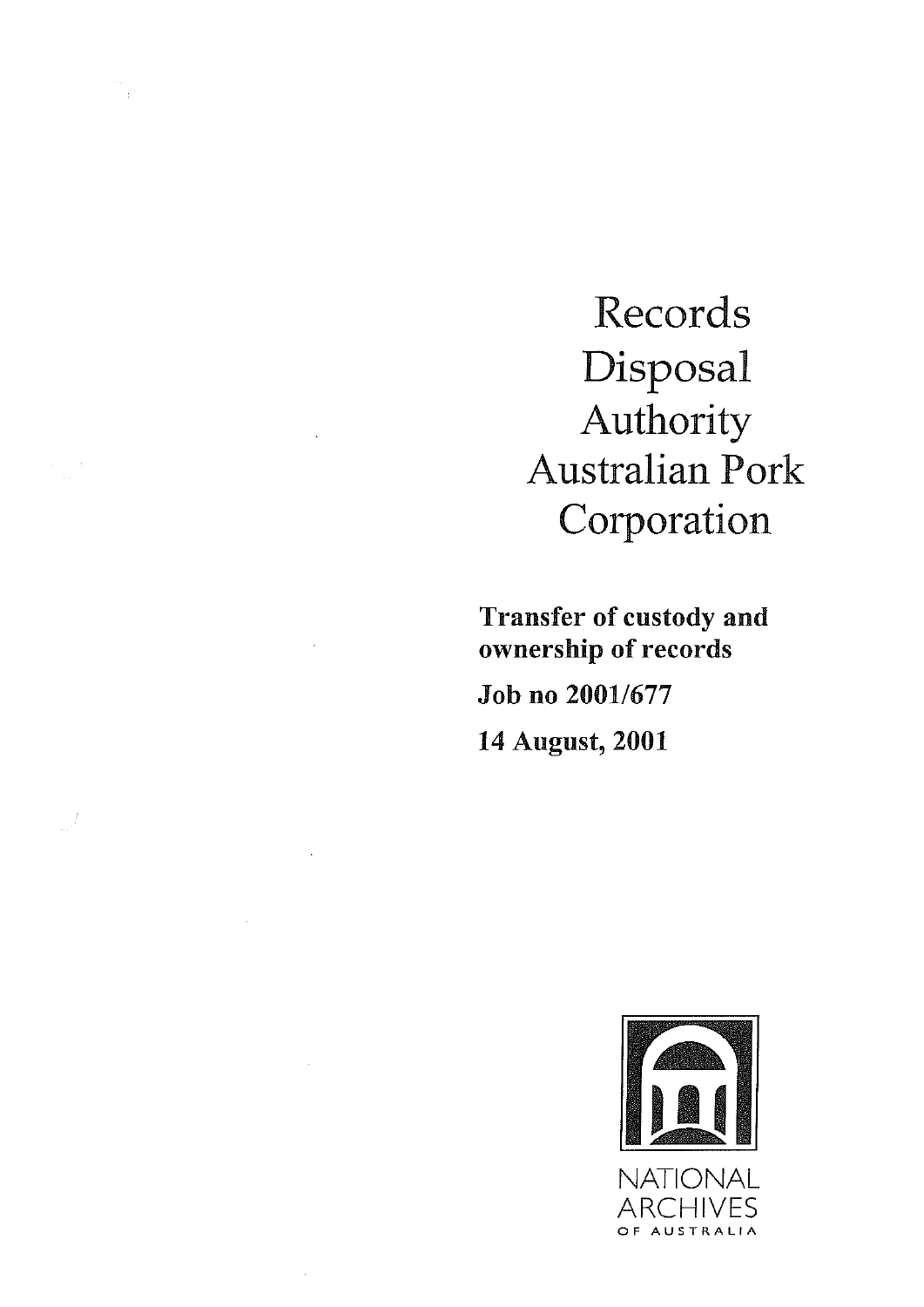© Commonwealth of Australia 2001

 $\bar{\gamma}$  $\bar{z}$ 

 $\omega^{\dagger}$ 

 $\hat{\mathcal{A}}$ 

 $\hat{\mathcal{A}}$ 

 $\mathcal{A}^{\mathcal{A}}$ 

 $\mathcal{A}$ 

This work is copyright. Apart from any use as permitted under the *Copyright* Act 1968, no part may be reproduced by any process without prior written permission from the National Archives of Australia. Requests and inquiries concerning reproduction and rights should be directed to the Publications Manager, National Archives of Australia, PO Box 7425, Canberra Mail Centre ACf 2610, Australia.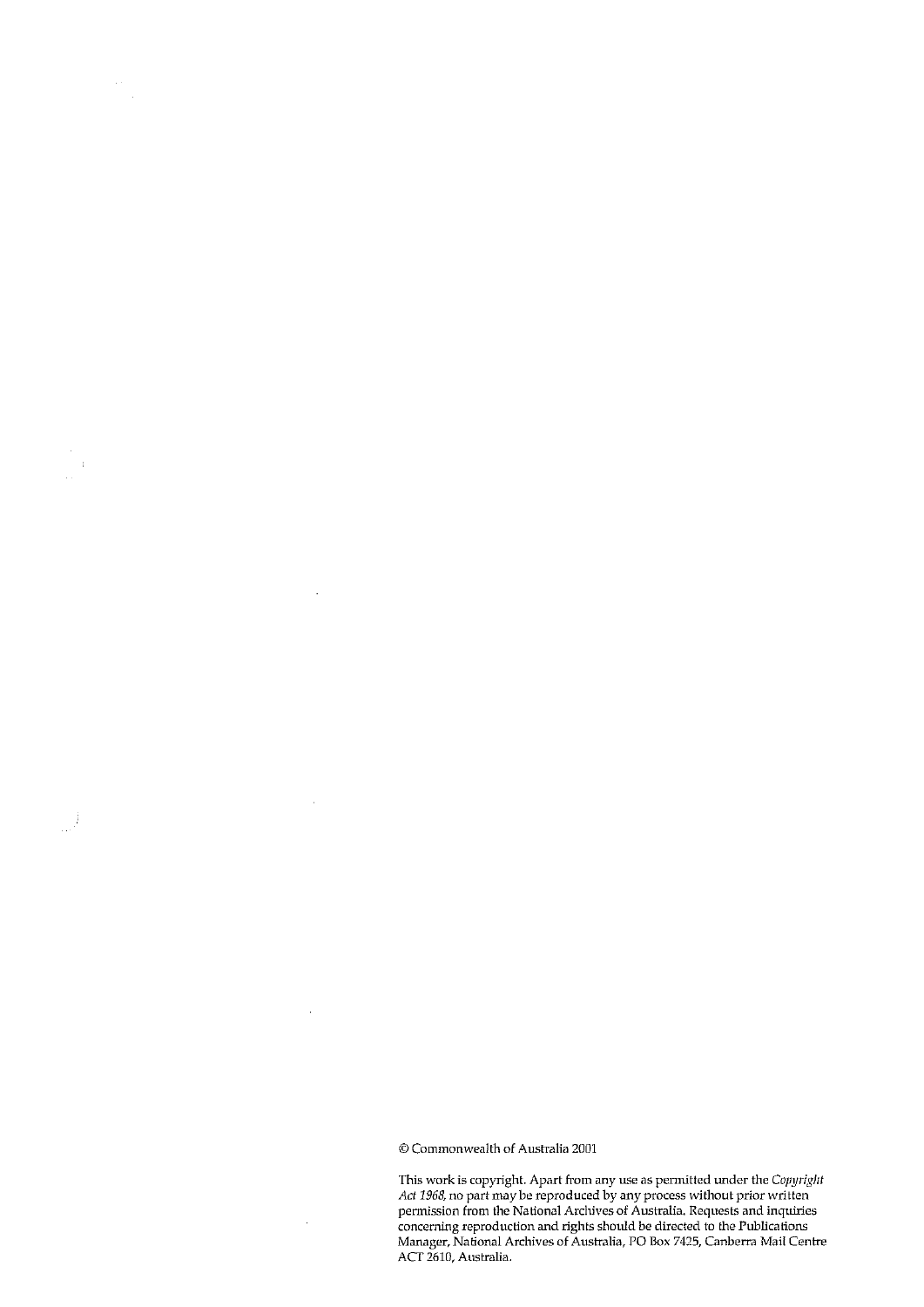$\bar{\mathcal{A}}$ 

 $\mathcal{L}^{\pm}$ 

 $\sim$  .

 $\sim 10^{-10}$ 

### **CONTENTS**

 $\pm$ 

 $\label{eq:2} \begin{aligned} \mathcal{L}_{\text{max}}(\mathbf{r}) = \mathbb{E}[\mathbf{r}^{\text{max}}_{\text{max}}(\mathbf{r})] \mathbf{r}^{\text{max}}_{\text{max}}(\mathbf{r})], \end{aligned}$ 

 $\begin{array}{c} \begin{array}{c} \begin{array}{c} \end{array} \\ \begin{array}{c} \end{array} \end{array} \end{array}$ 

| <b>INTRODUCTION</b>                           | 5 |
|-----------------------------------------------|---|
|                                               |   |
| The Appraisal Process                         | 5 |
| Disposal Authorisation                        | 5 |
| Purpose of this Authority                     | 5 |
| Using this Authority                          | 5 |
| Conditions Attached to the Disposal Authority | 6 |
| Amendment of this Authority                   | 6 |
| <b>AUTHORISATION</b>                          | 7 |
| <b>CLASSES</b>                                | 9 |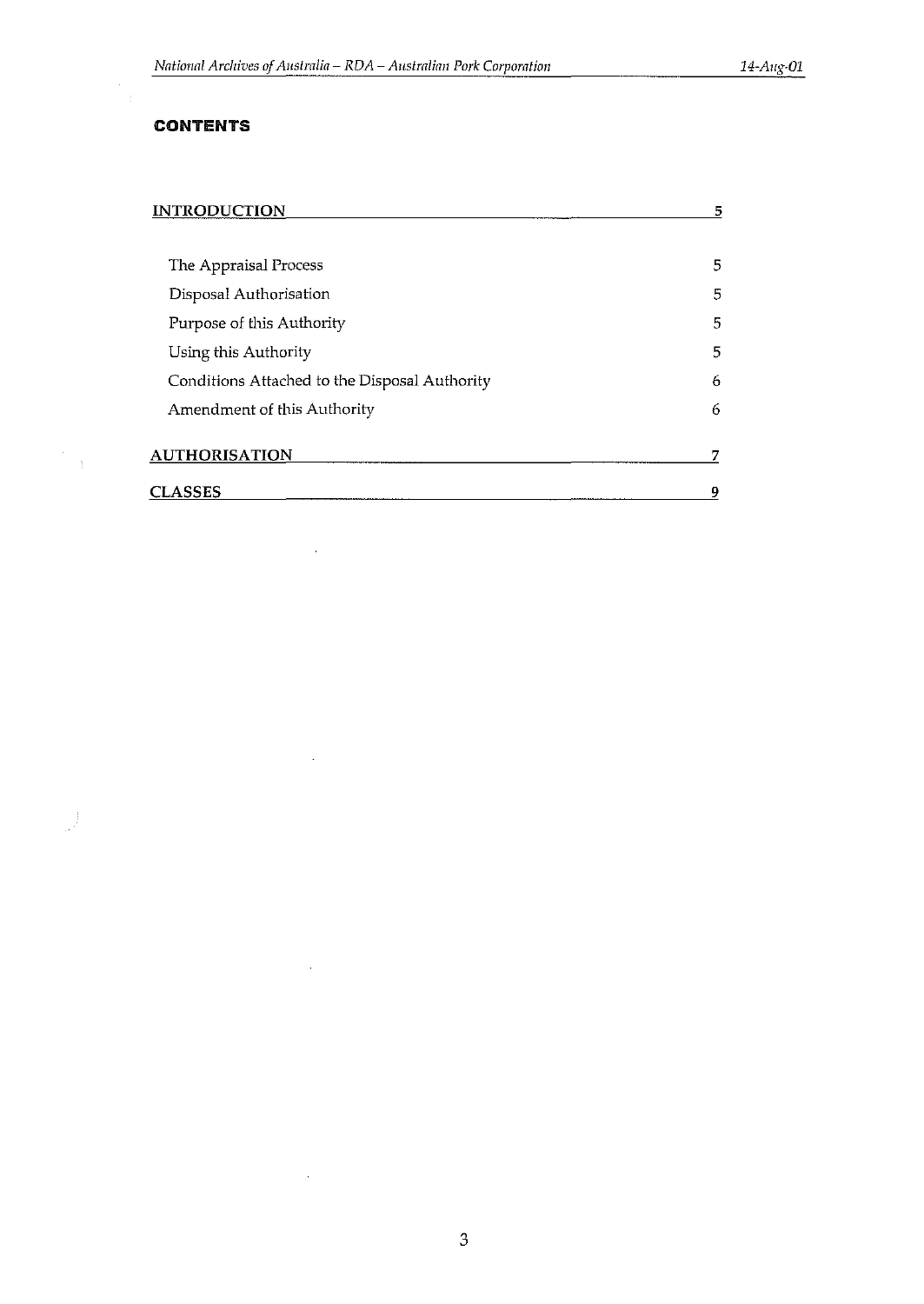$\bar{z}$ 

 $\bar{\mathcal{A}}$ 

 $\sim$ 

 $\mathcal{A}^{\mathcal{A}}$ 

 $\bar{1}$ 

 $\frac{1}{\sqrt{2}}\int_{0}^{\sqrt{2}}\frac{1}{\sqrt{2}}\left( \frac{1}{2}\right) ^{2}d\mu$ 

 $\mathbb{R}^{\frac{1}{2}}$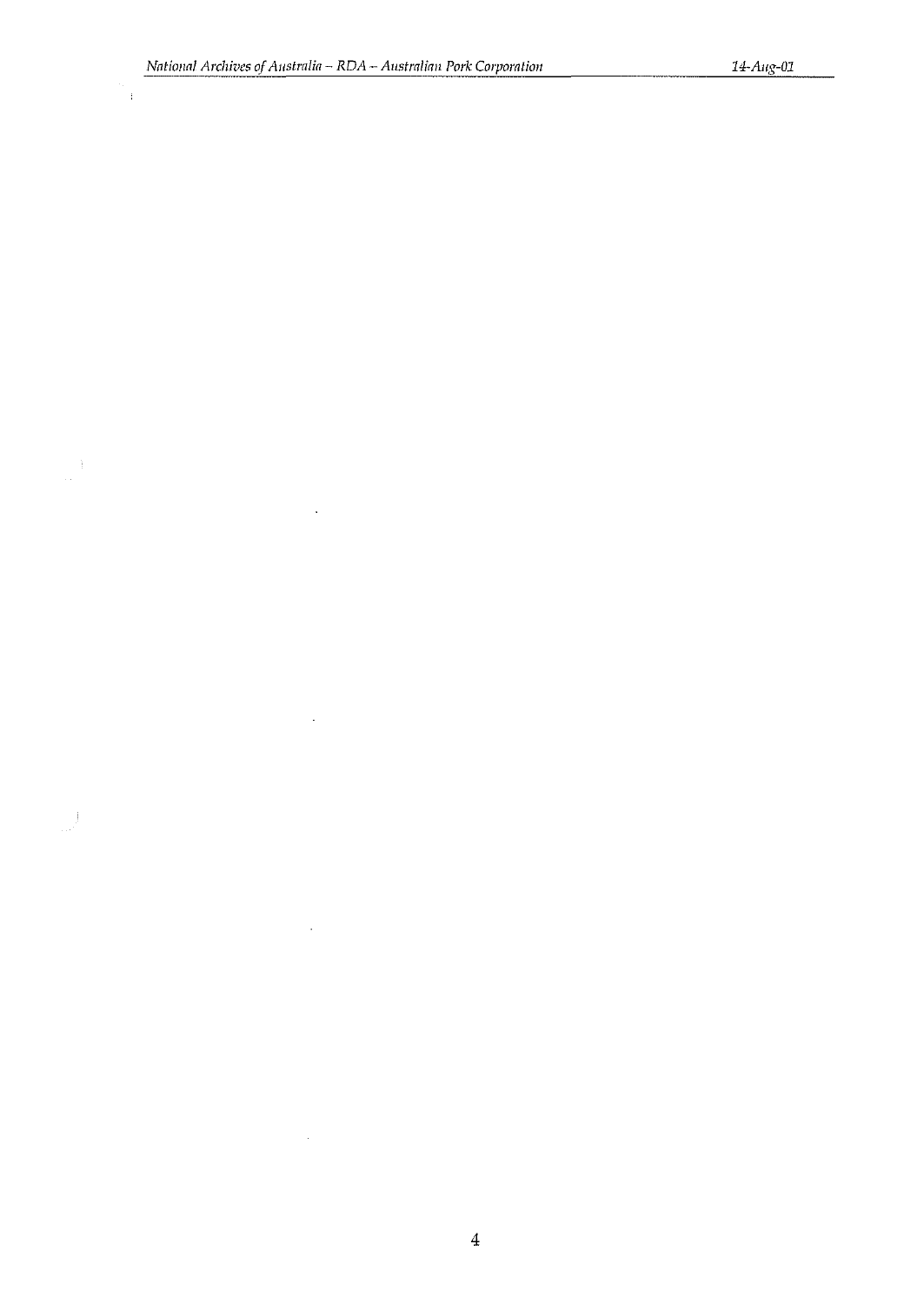### **INTRODUCTION**

#### **The** appraisal process

The appraisal of Commonwealth records is based on the methodology for Designing and Implementing Recordkeeping Systems (DIRKS) outlined in the Australian Standard AS4390-1996, *Records Management,*  Part 1: General, Clause 1.3, and expanded in the DIRKS Manual. It is an analytical process that involves identifying which records should be created, assessing the value of records for future use, identifying those records with enduring value and deciding how soon the remainder can be destroyed or otherwise disposed of.

TIle process can involve making decisions about the alteration of records, and where records have already been created, the transfer of ownership or custody of these records. It also involves authorising the action arising from the assessment and putting the action into effect by sentencing. The appraisal process provides a framework of accountability for recordkeeping.

### Disposal authorisation

Section 24 of the *Archives Act 1983* provides that records are not to be disposed of without the consent of the Archives unless the action of disposal is positively required by law, or takes place in accordance with a normal administrative practice of which the Archives does not disapprove. Advice on the provisions of the Archives Act can be obtained from any National Archives office.

### Purpose of this authority

This authority authorises the transfer of custody or ownership, or other disposal, of Commonwealth records as required by the Archives Act.

#### Using this authority

This authority covers records controlled by the agency and applies only to the records or classes of records described in the authority.

This authority is to be used to determine the custody or ownership of Commonwealth records. This is **done by a process known as 'sentencing'. Sentencing involves the examination of records in order to**  identify the individual disposal class to which they belong. This process enables the sentencing officer to determine the appropriate disposal action for the records. Ad vice on sentencing can be obtained from your nearest National Archives office.

Records remaining in Commonwealth custody should be sentenced in accordance with the· Administrative Functions Disposal Authority, issued by the National Archives to cover housekeeping and other records common to most Commonwealth agencies, and other specific Records Disposal Authorities issued to the agency. Records selected as national archives should be transferred into the custody of the National Archives. The Archives no longer accepts records that have not been sentenced in accordance with valid records disposal authorities. Commonwealth agencies may withdraw records for official reference purposes through the lending service.

From time to time the National Archives places 'freezes' on the disposal of some groups of records, which places a moratorium on the destruction of these records. If you require further information about disposal freezes and whether they affect this Records Disposal Authority, please contact the National Archives at recordkeeping@naa.gov.au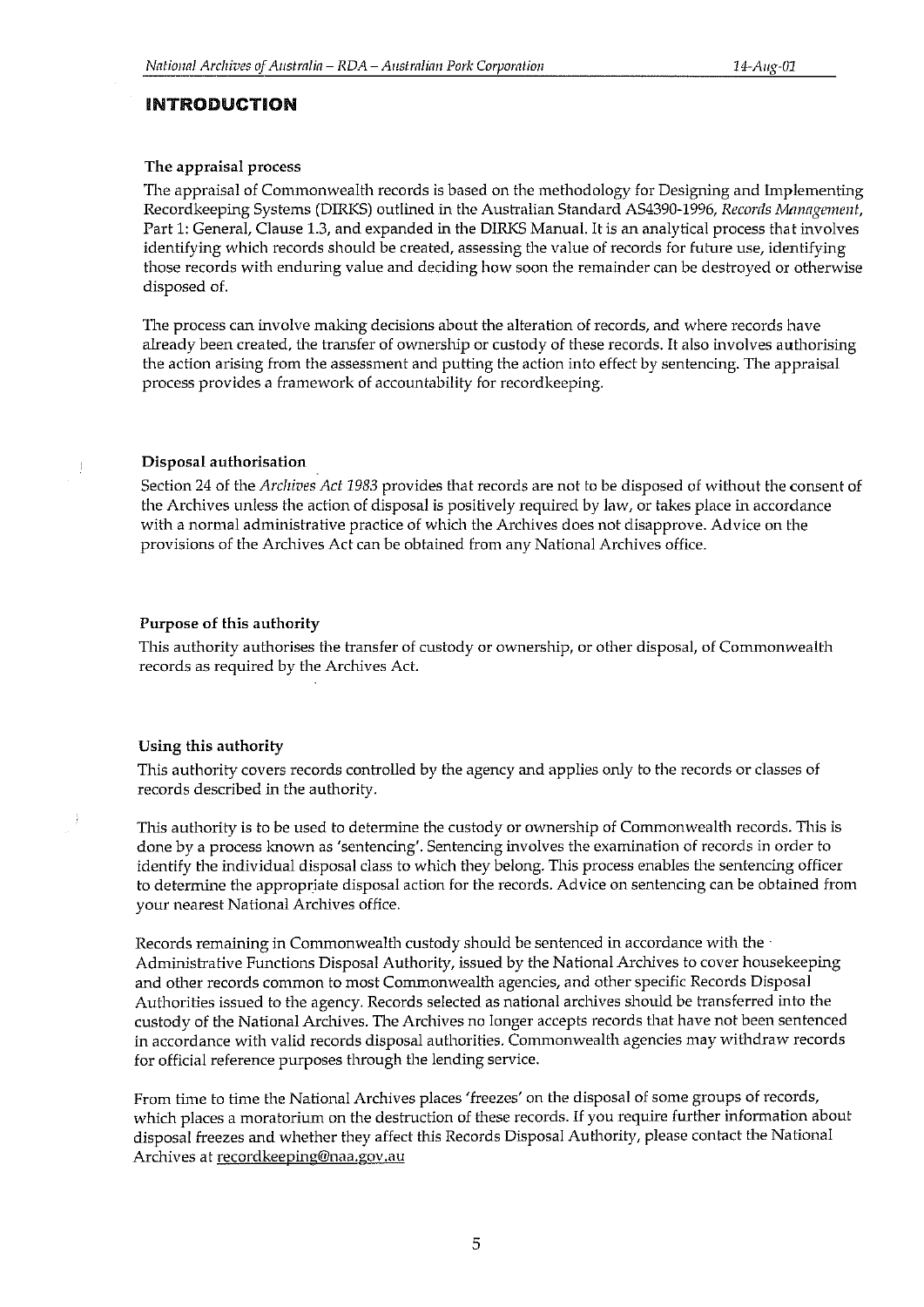### Conditions attached to the disposal authority

In some circumstances, it may be necessary for the relevant Commonwealth agency to enter into contractual arrangements with the body taking custody or ownership of the records to ensure that the ongoing needs of the Commonwealth are protected. The contract may include clauses to:

- recover records at the completion of the contract, or at any other reasonable time
- ensure that the records are appropriately managed and maintained
- protect the security of the records
- ensure compliance with the provisions of the *Privacy Act* 1988 as if the custodian was the 'Record Keeper' in accordance with that Act
- prevent unauthorised disclosure of information, in accordance with the provisions of the *Crimes Act*  1914 and any legislation relevant to your agency
- provide for reasonable access to the records by the Commonwealth and its authorised agents
- limit the use of the records to legitimate purposes under the terms of the contract

You should seek specific legal advice on these matters.

### Amendment of this authority

An amendment of this authority must be approved by the National Archives. Officers using the authority should advise the National Archives of any changes considered desirable.

### CONTACT INFORMATION

### 1. For changes to this RDA contact the Canberra Office of the National Archives of Australia: Queen Victoria Terrace Tel: (02) 6212 3610

Parkes ACT 2600<br>PO Box 7425 Canberra Mail Centre

Email: recordkeeping@naa.gov.au

ACT 2610 Website: www.naa.gov.au

2. For sentencing advice contact your local office of the National Archives. The address and phone number of your local office can be found at the National Archives web-site address above.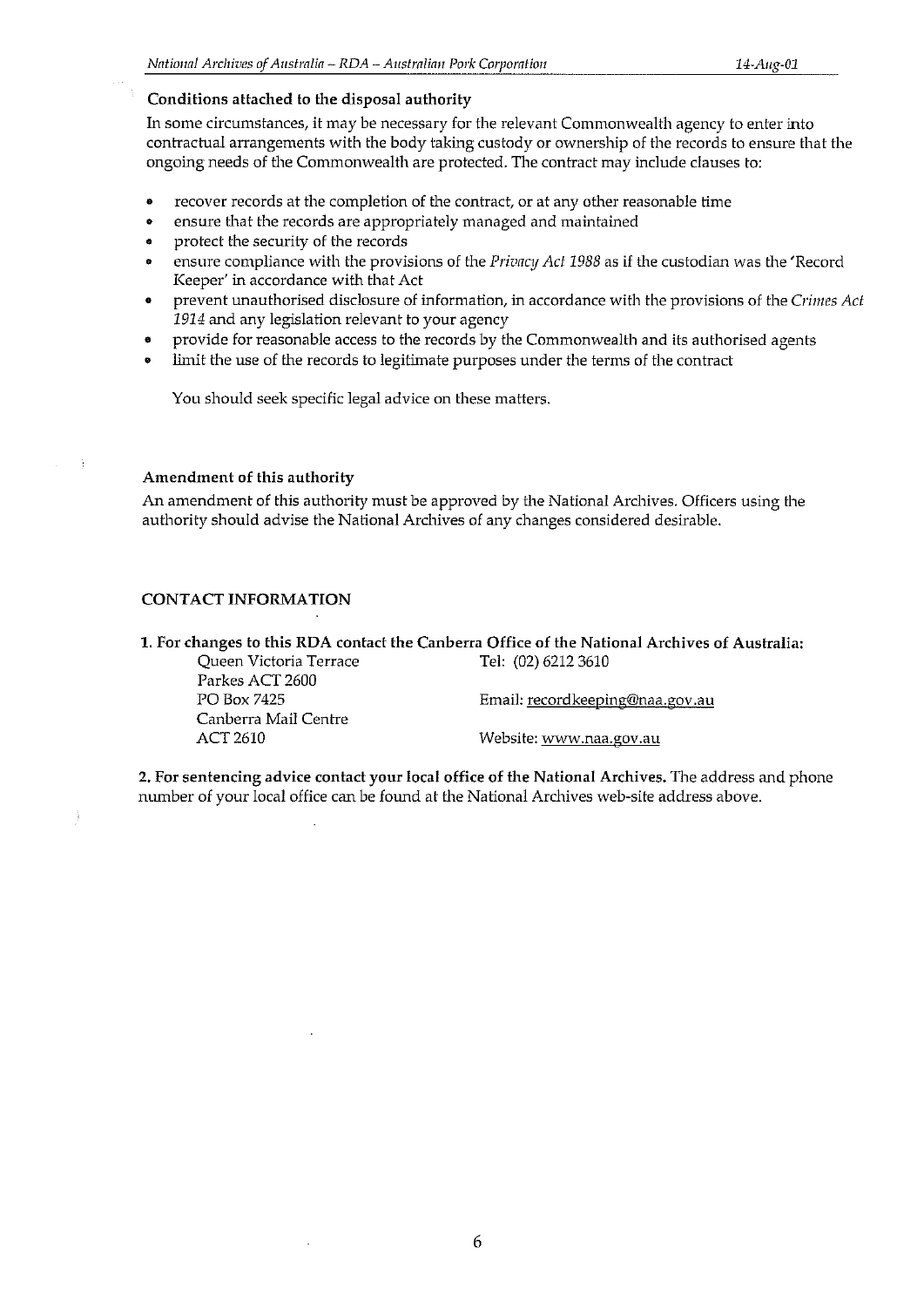a manakatif da manasaran sa

### **RDA Job No 2001/677**

### **AUTHORISATION**

**MARK COMMONSTRATE** 

**RECORDS DISPOSAL AUTHORITY** 

| Person to whom notice of<br>authorisation is given:                                                                                                                                                                                                                                                                                                          |                                                                                                                               | The Secretary<br>Agriculture, Fisheries and Forestry<br>GPO Box 858<br>Canberra ACT 2601 |  |
|--------------------------------------------------------------------------------------------------------------------------------------------------------------------------------------------------------------------------------------------------------------------------------------------------------------------------------------------------------------|-------------------------------------------------------------------------------------------------------------------------------|------------------------------------------------------------------------------------------|--|
| <b>Rurposes</b>                                                                                                                                                                                                                                                                                                                                              | <b>AUTHORISES ARRANGEMENTS FOR THE DISPOSAL OF</b><br>RECORDS IN ACCORDANCE WITH SECTION 24(2)(b) OF<br>THE ARCHIVES ACT 1983 |                                                                                          |  |
| Application:                                                                                                                                                                                                                                                                                                                                                 | Pork Corporation.                                                                                                             | Transfer of custody and ownership of records of the Australian                           |  |
| This authorisation applies to only the disposal of the records described on the authority in<br>accordance with the disposal action specified on the authority. The authority will apply only<br>if disposal takes place with the consent of the agency that is responsible at the time of<br>disposal for the functions documented in the records concerned |                                                                                                                               |                                                                                          |  |

e de la componentación de la componentación

Authorising Officer, National Archives of Australia

æle Venetia Beale

Director Recordkeeping Implemetation

 $\mathbb{Z}^d$ 

Date of Issue 14 August, 2001

Date of Amendment

**Expiry Date**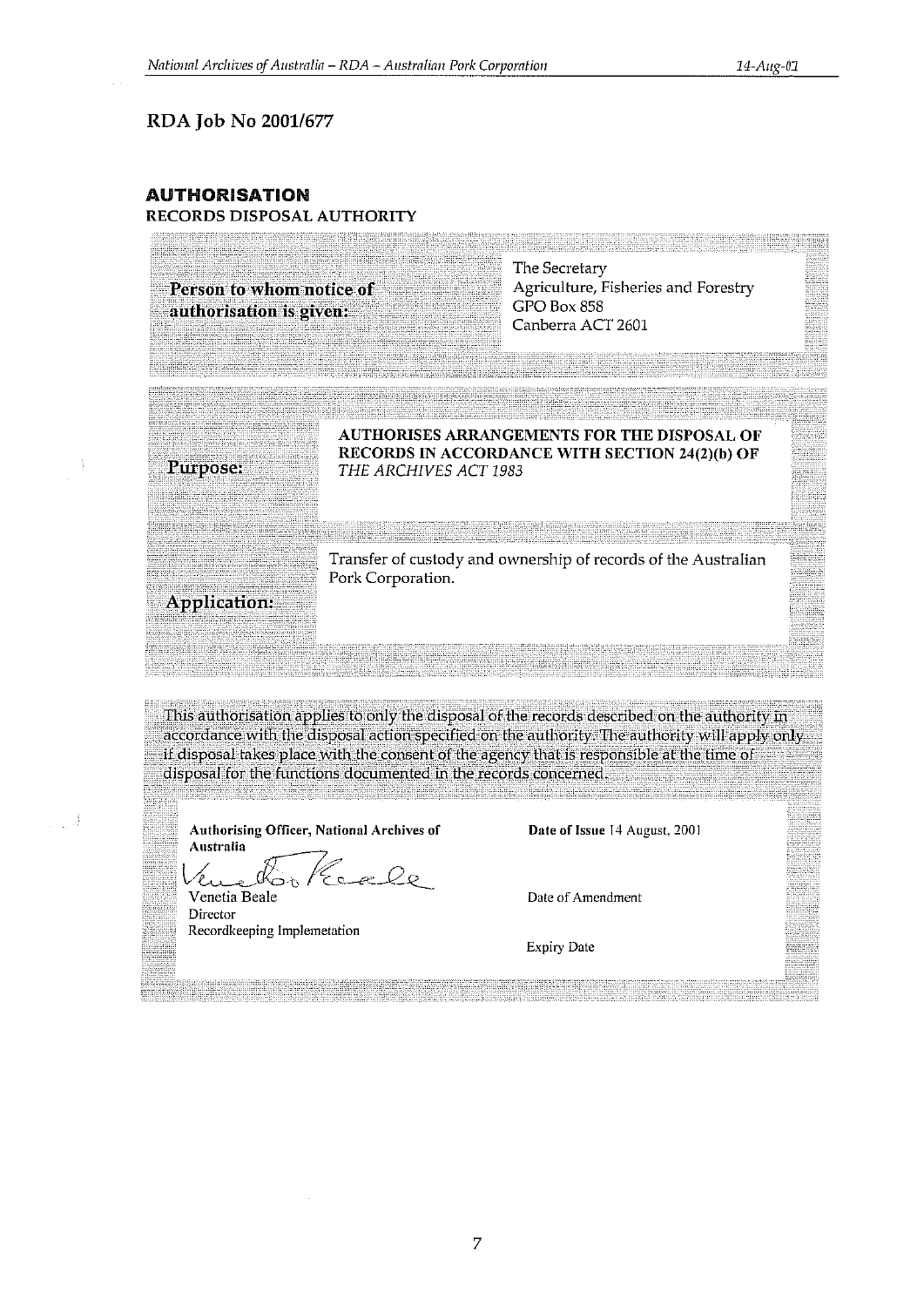$\ddot{\phantom{0}}$ 

 $\hat{\mathcal{A}}$ 

 $\ddot{\phantom{a}}$ 

# $\tau_{\rm{max}}$

 $\frac{1}{2}$ 

- 
- - $\bar{\mathcal{A}}$ 
		-
- 8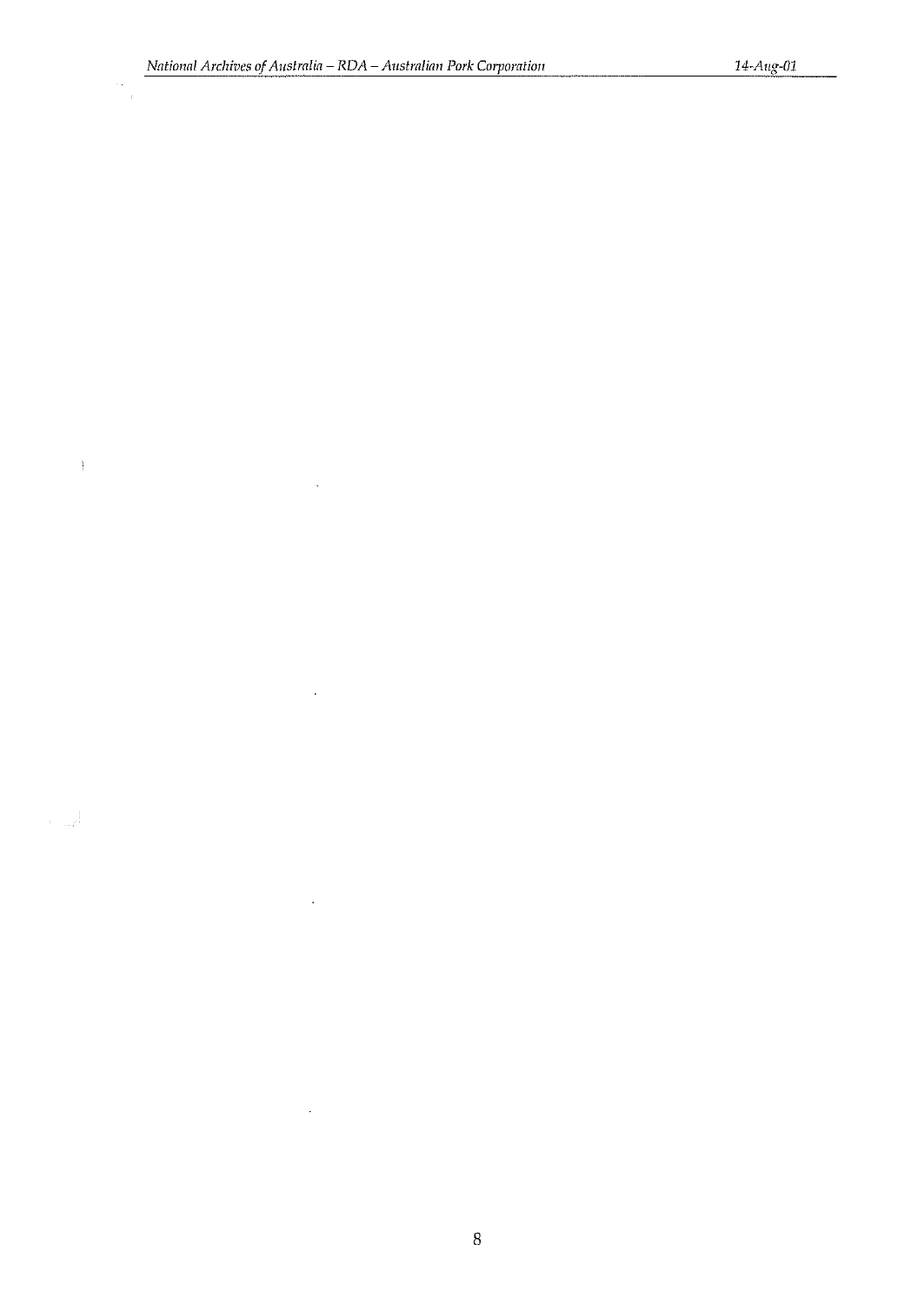## ADMINISTRATIVE **FUNCTIONS**

### **All Activities**

 $\sim 10^4$ 

#### Entry No **Description of Records**

- 3011 Records sentenced for retention as national archives from the Administrative Functions Disposai Authority. (Date Range: 1975 - 2001)
- 3012 Records sentenced for temporary retention under the COMPENSATION, OCCUPATIONAL HEALTH & SAFETY, PERSONNEL or ESTABLISHMENT FUNCTIONS from the Administrative Functions Disposai Authority. (Date Range: 1975 - 2001)
- 3013 Records sentenced for temporary retention under the COMMUNITY REALTIONS, EQUIPMENT & STORES, FiNANCIAL MANGEMENT, FLEET MANAGEMENT, GOVERNMENT RELATIONS, INDUSTRIAL RELATIONS, LEGAL SERVICES, PROPERTY MANAGEMENT, PUBLICATION, STAFF DEVELOPMENT, STRATEGiC MANAGEMENT or TECHNOLOGY & TELECOMMUNICATIONS functions of the Administrative Functions Disposai Authority. (Date Range: 1975 - 2001)

### **Disposal Action**

Commonweaith to retain ownership. Transfer to National Archives.

Commonwealth to retain ownership. Transfer to Portfo lio Department.

Transfer custody to Australian Pork Limited. Destroy 7 years after date of transfer.